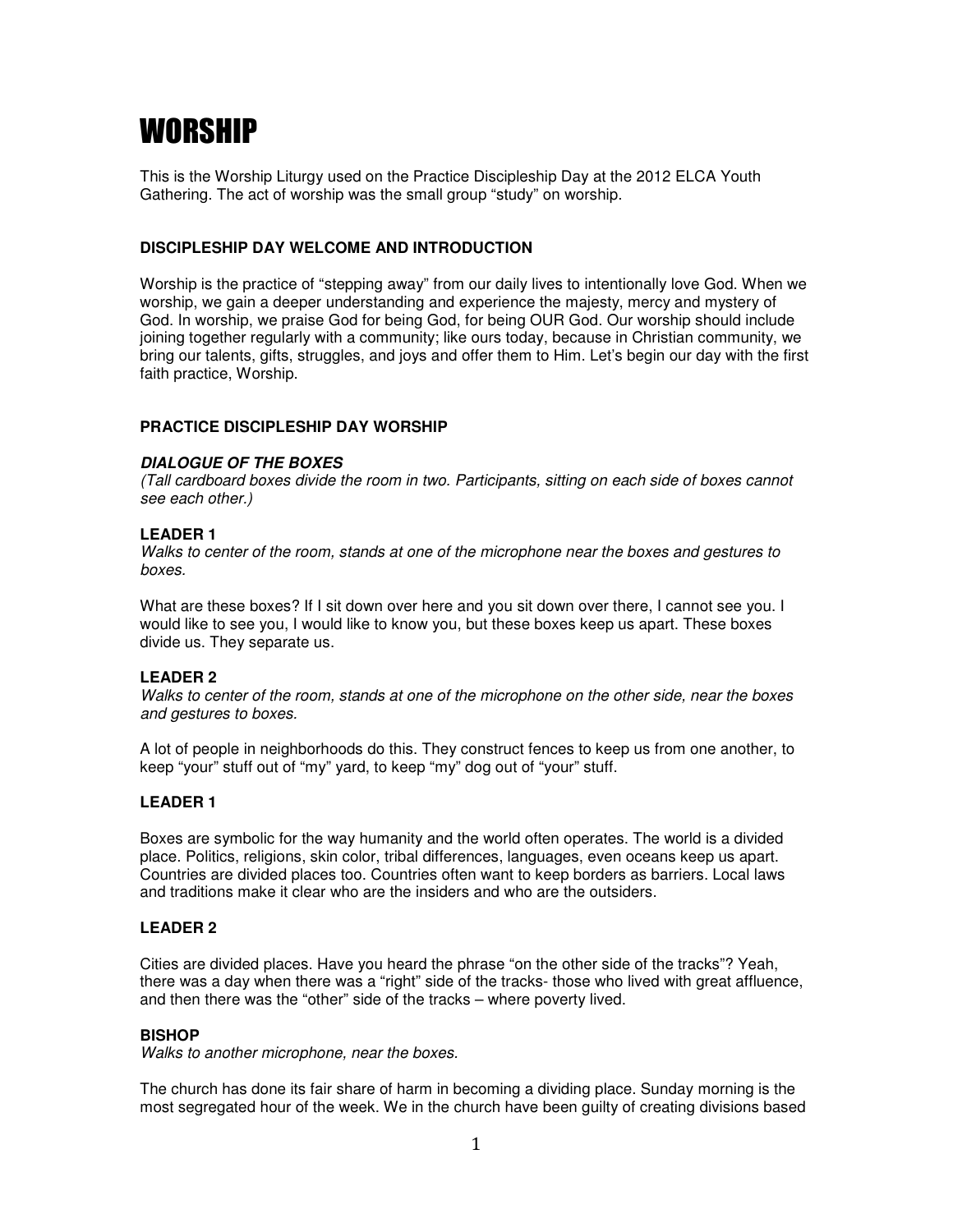on race, sex, class, economics, and sexual orientation. The church has done some serious damage. We have created insiders and outsiders and often it appears that the insiders make the decisions that matter.

The church is working hard to break down these barriers. We've got more work to do.

I need your help and this church needs your help as we tear down the dividing wall that separates insiders from outsiders, as we communicate Jesus' love to a broken and hurting world, as we welcome them to be fellow citizens with the saints.

# **LEADER 1**

It comes as no surprise that families can be great territories of division as well. Some families can't talk to each other. Other families have broken apart because they can't find a great reason to stay together. There are families who on the outside look pretty good, but on the inside become places of silence. They are reduced to existing like a boarding house where people wander in, sit, eat, sleep, and are on their way out the next day.

Leader 3 walks to the remaining microphone by the boxes.

# **LEADER 2**

The Bible has something to say about places that are divided. In the book of Ephesians, chapter 2, the author provides us a thought about division, something that we need to hear today.

## **LEADER 3**

A reading from Ephesians, chapter 2.

"There was a time when you were separate from Christ, excluded from citizenship in Israel and foreigners to the covenants of the promise, without hope and without God in the world. But now in Christ Jesus you who once were far away have been brought near by the blood of Christ.

For he himself is our peace, who has made the two groups one and has destroyed the barrier, the dividing wall of hostility, by setting aside in his flesh the law with its commands and regulations. His purpose was to create in himself one new humanity out of the two, thus making peace, and in one body to reconcile both of them to God through the cross by which he put to death their hostility."

The word of the Lord.

## **PEOPLE**

## **Thanks be to God.**

Leader 3 returns to seat.

As Leader 1 speaks, the various ushers make a cruciform (cross) shape from the boxes and sets the altar area.

- Cue ten ushers to begin to lay down the boxes into a cruciform pattern; use floor map as a guide
- Two ushers place the wooden altar top in the center of the cruciform shape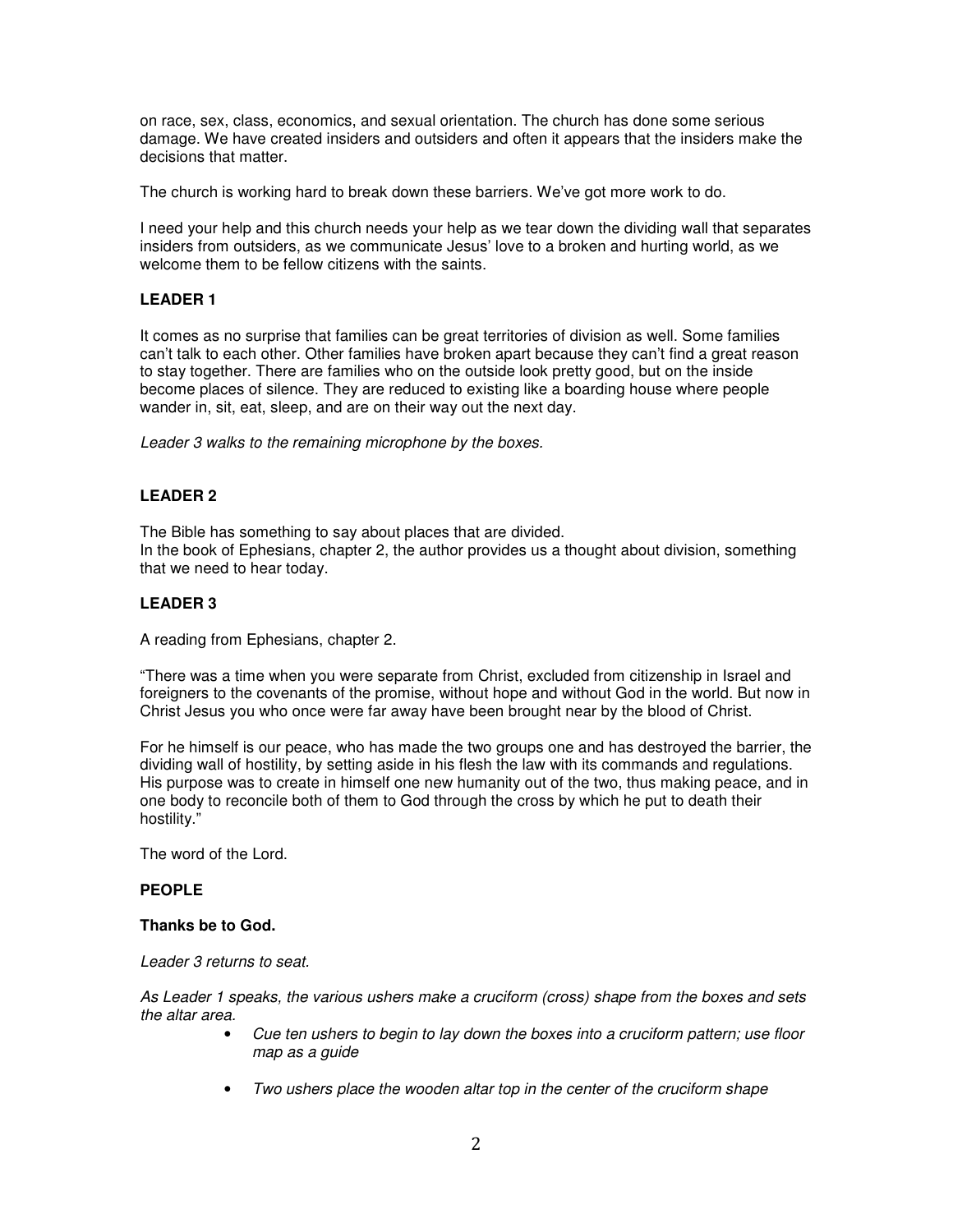- Two ushers bring altar fabric out and place on top of altar top. Arrange the fabric so that it looks well placed on the cruciform of boxes.
- Bishop and Leaders 1, 2, and 3 move microphones closer to the center of the cruciform box shape.

## **LEADER 1**

The author of Ephesians calls this stuff, this division, "a dividing wall". It's some of what divides us and keeps us apart.

While there are dividing walls in our lives, neighborhoods, cities, churches, families, and in our world, Jesus has done something about it. Jesus has destroyed the division.

Ushers return to seats. Leader 2 returns to seat. Bishop comes to altar area.

## **CONFESSION AND ABSOLUTION**

## **BISHOP**

Join me in confessing our own participation in this practice of dividing what God has created into one.

#### **PEOPLE**

**Almighty God, you know us, inside and out, through and through. All our sins are known to you. Clean up our hearts. Clean up our minds. Clean up our actions. Forgive us. Work in us so that our sin will not be a barrier. Make us who you wish us to become. We ask this in the name of Jesus, who has reconciled us to you on the cross. Amen.** 

## **LEADER 1**

In our confession we acknowledge our own self-centeredness and self-orientation. We ask God to turn us into an honest people, to turn us towards our neighbors, and become reconciled people in Jesus.

## **PEOPLE**

#### **Jesus, forgive us. Turn us around.**

## **BISHOP**

"But now in Christ Jesus you who once were far off have been brought near by the blood of Christ. For he is our peace. He has broken down the dividing wall."

Jesus has broken down the barriers we have created. He has set us free to live fully in the kingdom as citizens with the saints.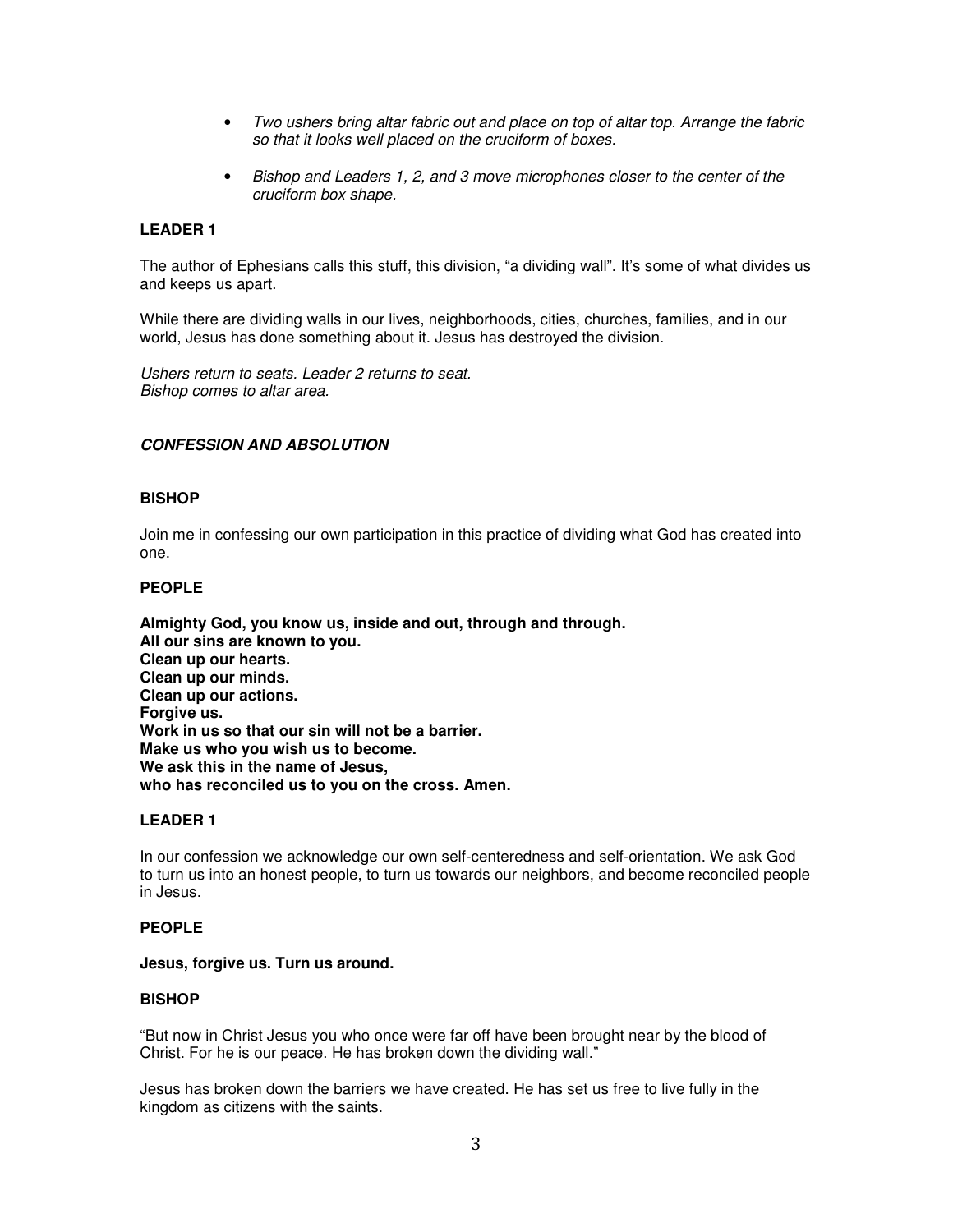By the goodness and grace of God your sins are forgiven and you are set free to be at peace.

# **PEOPLE**

## **Amen.**

## **GATHERING SONG Grace Like Rain**

Bishop and Leader 1 move to chairs At end the song, Pastor and Leader 2 moves to altar area. Leader 2 may hold the altar book for the Pastor to use.

# **GREETING**

# **PASTOR**

People of God, citizens with the saints, the grace, mercy and love of God be with you all!

# **PEOPLE**

# **And also with you.**

# **PRAYER OF THE DAY**

# **PASTOR**

Let us pray.

God, we know you as a truth telling God.

Truth is…we have separated ourselves from you and our neighbors, yet your love will not let this be.

Truth is…we squander your gifts, yet you continue to give more and more grace and mercy and hope.

Truth is…in our lives we treat Jesus casually, yet you continue to remind us that it was by his death and resurrection that we are saved.

Truth is…we walk away from you, and in reality you have made a certain guarantee that nothing will separate us from your love, known in and through Jesus Christ.

So now, turn us into your truth telling people:

a people who can distinguish between good and evil,

a people who would rather walk in the light than stumble in the darkness,

a people drawn, magnet like, to making peace rather than war.

Make us practitioners of the truth.

Make us disciples of the truth….

your truth. Amen.

Pastor and Leader 2 return to seat. Leader 1 and 3 move to altar area**.** 

# **THE READING**

# **LEADER 3**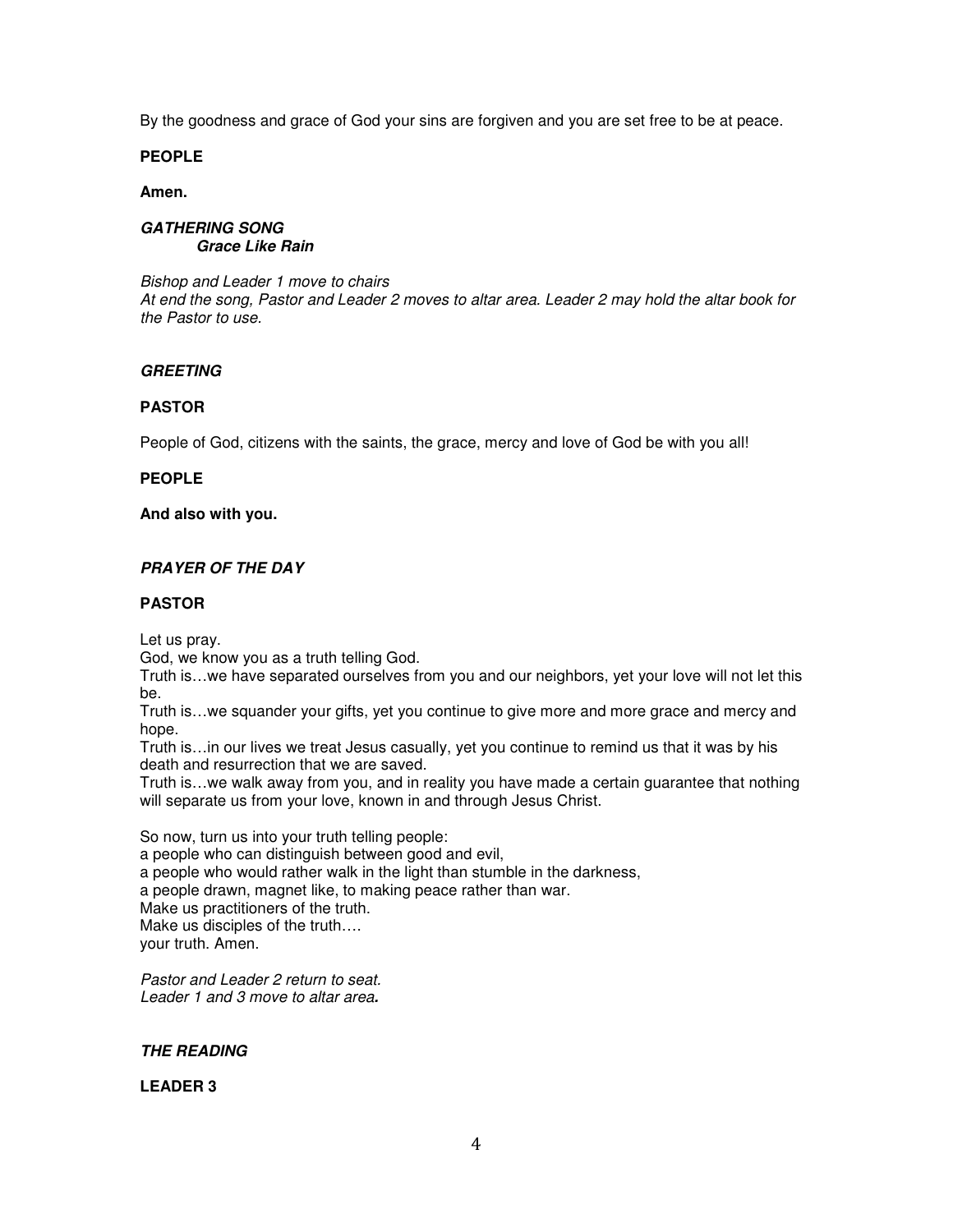A reading from Ephesians, chapter 2.

"Jesus came and preached peace to you who were far away and peace to those who were near. For through him we both have access to the Father by one Spirit."

Here ends the reading.

## **LEADER 1**

Jesus is the one who is our peace. He is peace to those who are divided, separated, broken and turned around. It's his peace that he wants us to give away and share with our neighbors, those near to us and those far away.

Let's share the peace of Christ right now with each other.

The peace of Christ be with you all.

#### **PEOPLE**

#### **And also with you.**

## **LEADER 1**

Please stand and share Jesus' peace with your neighbors.

People share the peace. Leaders 1 and 3 return to chair. Bishop moves to the altar area at conclusion of the sharing of the peace.

## **GOSPEL Matthew 5: 43-48**

**BISHOP**  (gestures for all to stand)

The holy gospel according to Matthew, chapter 5.

## **PEOPLE**

#### **Glory to you, O Lord.**

## **BISHOP**

"You have heard that it was said, "You shall love your neighbor and hate your enemy." But I say to you, Love your enemies and pray for those who persecute you, so that you may be children of your Father in heaven; for he makes his sun rise on the evil and on the good, and sends rain on the righteous and on the unrighteous. For if you love those who love you, what reward do you have? Do not even the tax collectors do the same? And if you greet only your brothers and sisters, what more are you doing than others? Do not even the Gentiles do the same? Be perfect, therefore, as your heavenly Father is perfect."

The gospel of the Lord.

## **PEOPLE**

**Praise to you, O Christ.**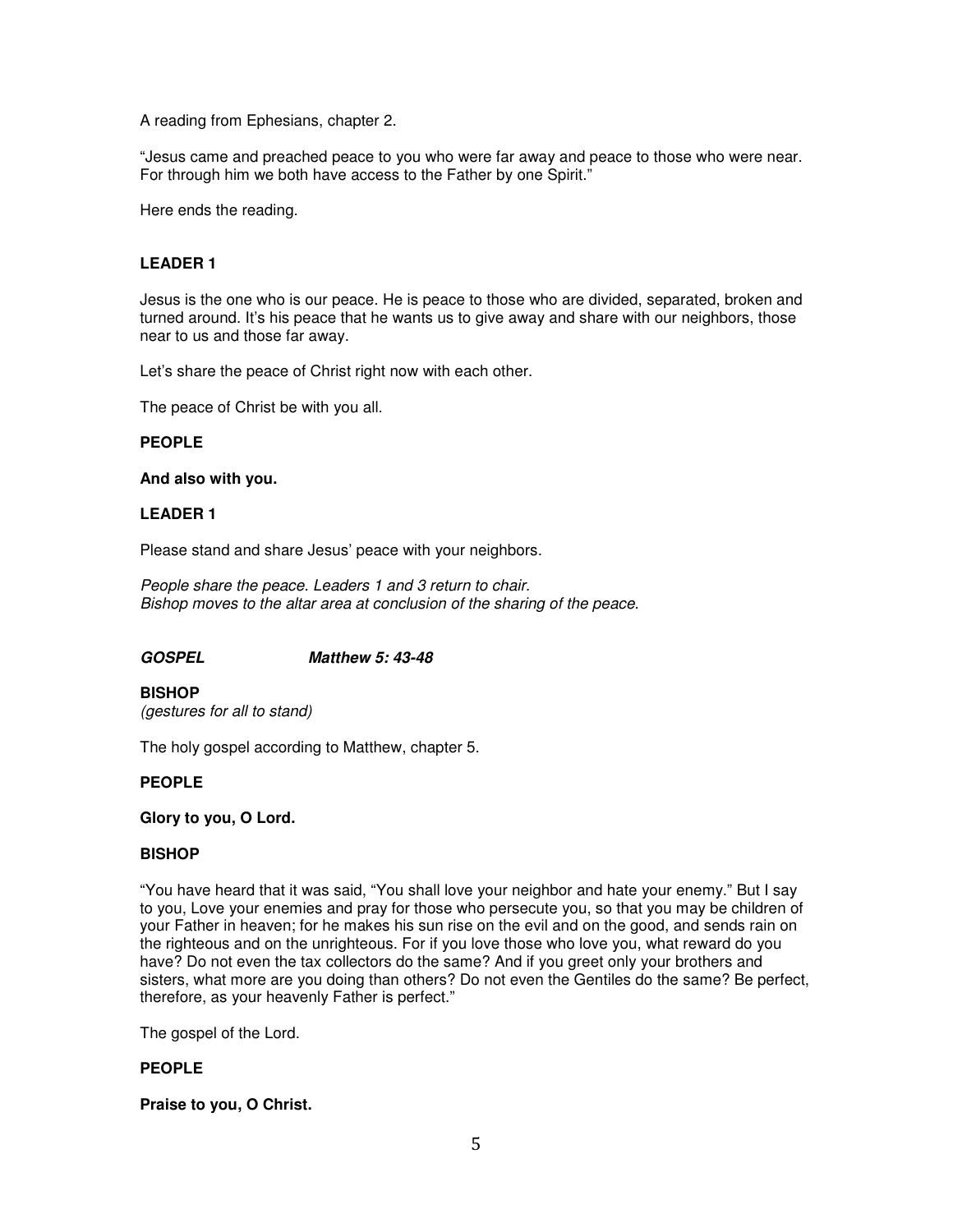## **REFLECTION BY BISHOP** (8 minutes max)

Below are some reflection ideas. The main preaching text is the ELCA Youth Gathering text from Ephesians 2: 12-18.

- There is war all around us….international, national, cities, neighborhood, families, and churches. In war there are winner and losers. Someone will declare victory. People will lose their lives. It was no different in Jesus day.
- Jesus came and preached peace to "you who were far away and peace to those who were near". He preaches peace, a peace born out of discipleship fully loaded with mercy. On one night when Jesus was with his disciples he sat at a table and shared simple meal of bread and wine. In a very unique way Jesus declares that it will be by his life that others would have life, that he would lose his life, in order for us to have abundant life. Jesus makes peace by laying down his own life; he does this for us and for our salvation.
- Jesus commands his disciples, as he does us--when you share this meal know that I am there, so remember me… in bread and wine, in suffering and dying, in forgiveness and new life, in all that is hurtful and all that is hopeful. In this meal Jesus brings us near to himself and he brings us near to the needs of the world and to the others he loves and died for.

#### **SONG**

#### **Make A Difference**

During the song the ELCA Youth Gathering communion ware set (bread and wine) are brought to the table and made ready by Leaders 1 and 2. Take off the napkins covering the communion ware and set them next to the wine.

The Communion ministers and Pastor go to the sacristy and get their communion ware and move to in front of music stage area. Those serving wine and grape juice need to bring a linen/napkin along with the cup. The Pastor holds the gluten free bread.

The ushers go to the sacristy to get the baskets of bracelets and stand with the communion ministers in front of the music stage area.

# **MEAL**

Bishop goes to the altar. Leader 1 accompanies the Bishop to hold the book for the Bishop to use.

## **BISHOP**

In the most ancient of practices, the most ancient rituals, a call goes out and people respond. The church has its own rituals as well. At an ancient Passover meal Jesus gathered with his closest disciples. Jesus calls out to us now as we are gathered in his name. Let's stand together at this meal of thanksgiving.

#### People stand.

The Lord be with you. **And also with you.**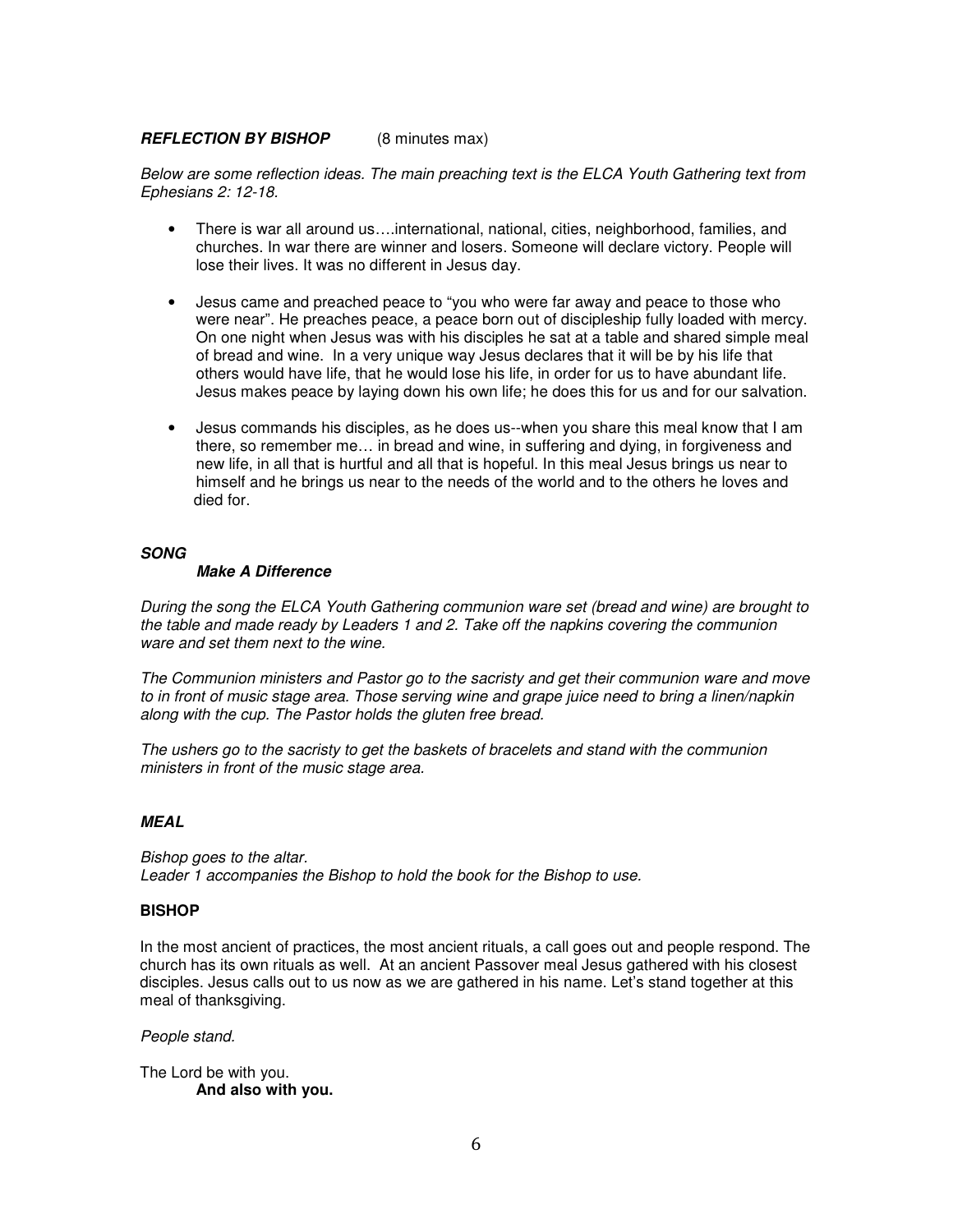Lift up your hearts. **We lift them to the Lord.** 

Let us give thanks to the Lord our God. **It is right to give our thanks and praise.** 

It is indeed right, our duty and our joy, that we should at all times and in all places give thanks and praise to you, almighty and merciful God, through our Savior Jesus Christ. And so with all the saints from every time and place, with whom we are citizens, with all the choirs of angels, with the church on earth and the hosts of heaven, we praise your name and join their unending hymn.

#### **SONG**

 **Sanctus** 

# **BISHOP**

In the night in which he was betrayed, our Lord Jesus took bread, and gave thanks; broke it, and gave it to his disciples, saying: Take and eat; this is my body, given for you. Do this for the remembrance of me.

Again, after supper, he took the cup, gave thanks, and gave it for all to drink, saying: This cup is the new covenant in my blood, shed for you and for all people for the forgiveness of sin. Do this for the remembrance of me.

For as often as we eat of this bread and drink from this cup we proclaim the Lord's death until he comes.

# **LORDS PRAYER**

## **BISHOP**

Let us pray as Jesus taught us.

**Our Father, who art in heaven, hallowed be thy name. thy kingdom come. thy will be done, on earth, as it is in heaven. Give us this day our daily bread. and forgive us our trespasses, as we forgive those who trespass against us. and lead us not into temptation, but deliver us from evil. For thine is the kingdom, and the power, and the glory, forever and ever. Amen.** 

Come to the banquet, for all is now ready.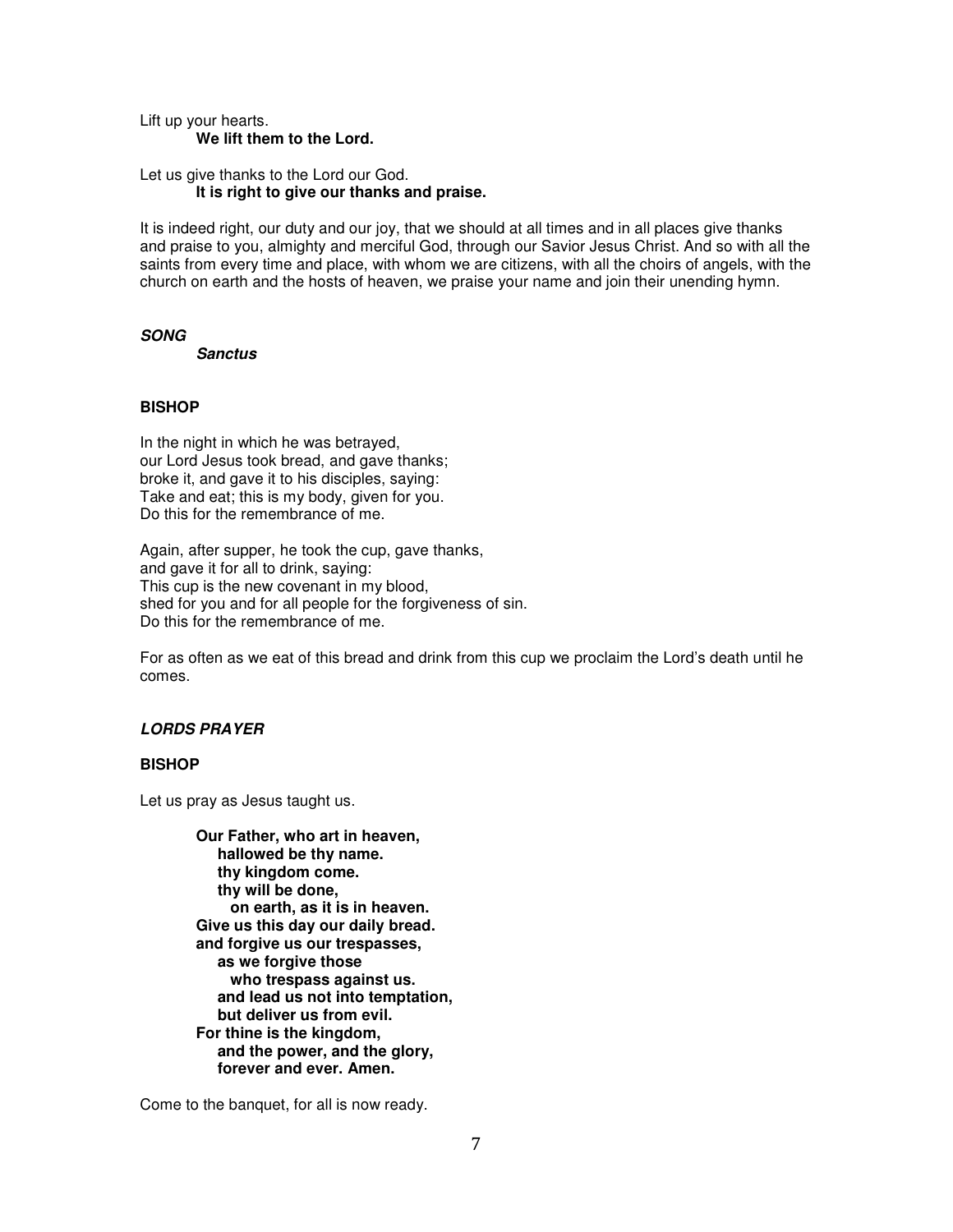Pastor comes forward to mic.

# **DISTRIBUTION INSTRUCTIONS**

## **PASTOR**

After the Communion ministers have communed, you are invited to come to a communion station near you. There will be  $\frac{m}{2}$  stations near the altar. There will be  $\frac{m}{2}$  stations around the perimeter of the room. Please receive the bread and then dip it into the cup of wine or grape juice.

There is a station where gluten free wafers are available. I will be at that station so if you need gluten free wafers, please come to my station where I am serving communion.

Come to the table for all is now ready.

Communion ministers gather circling the altar area so that they can receive communion.

Work with your Bishop to determine how you will proceed so that all communion ministers, ushers, and leaders will receive communion including the Bishop and the Pastor. This may occur either before or after the people have communed.

After they have communed, they move to their station and begin to serve communion.

The ushers are also at the communion stations passing out the Practice Discipleship bracelets. As they give out a bracelet, they say "Wear as you break down walls! You are a disciple of Jesus."

#### **SONGS DURING COMMUNION Jesus, Remember Me Your Grace Is Enough All Who Are Thirsty How Great Is Our God**

At the end of communion, all who have served communion return the communion elements to the sacristy, including the altar communion ware. The ushers return the buckets of bracelets to the sacristy.

The Pastor and Leader 2 move to altar. Leader 2 holds the Pastor's book.

# **PRAYER**

## **PASTOR**

Prayer is one of the ways we talk to God and one of the ways God talks to us. For our prayer today, we will use both our words as well as our bodies.

Our prayer has three movements.

Would you cup your hands over your mouth?

(Do this movement yourself modeling it to those gathered. Then wait while they do this movement with you)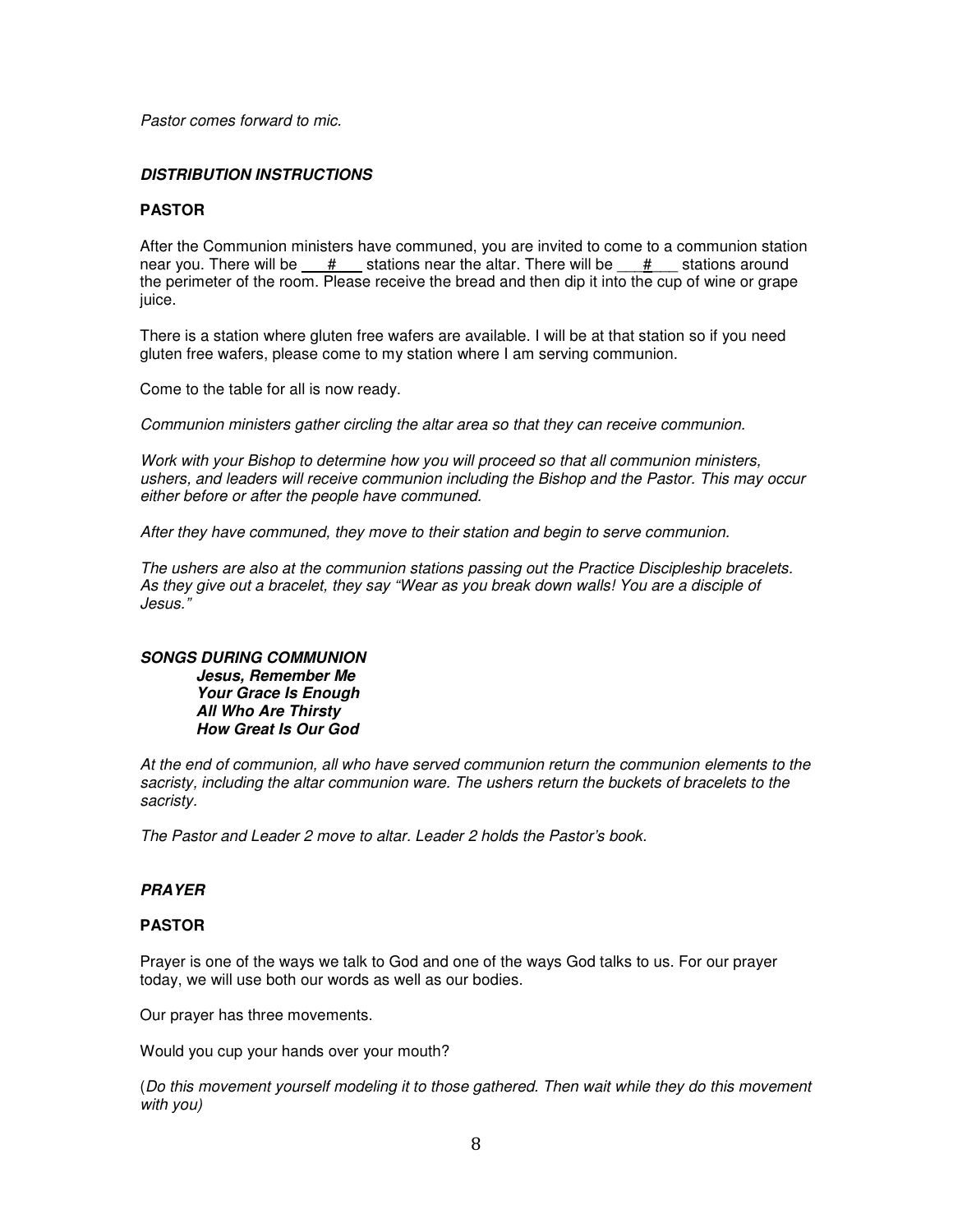This is the first movement. As you pray, you will whisper your prayers. We call this the prayers of "MY" HEART. With all of us whispering our prayers, we won't be able to listen to each other as we pray. That is okay. We will pray knowing that all of us will be whispering our prayers together.

 Insert name (Leader 2) will offer a prayer petition for peace, for those in need, for those seeking God, and for this Gathering. As she/he does so, please whisper your prayers into your cupped hand.

Now, the second movement.

In the second movement we will be praying for another person in this room. Hold the hands of the person next to you joining OUR HEARTS in prayer.

(Do this movement yourself with Leader 2 modeling it to those gathered. Then wait while they do this movement).

As you join hands with that person, you will have the opportunity to pray for each other.

Finally, the third movement. Raise your hands upward like you are giving your prayers up to GOD'S HEART.

(Do this movement yourself modeling it to those gathered. Then wait while they do this movement with you)

We will gather up all our prayers and offer them to the heart of God.

Let's try those three prayer movements again.

(do movement and say words)

My heart. (cup hands over mouth)

Our hearts. (hold hands with neighbor)

God's heart. (raise hands upward to God)

We are going to pray using these three movements and we will do so while lying on the floor. Sowould you please lay down, spreading out all around. Those of you who are seated in chairs will have to get creative here and find some folks near you with whom you can hold your hands in prayer during the second movement.

(pause while they get situated on the floor)

Please cup your hands around your mouth and ready yourself to pray.

Let us pray.

Gracious and holy God, we come before you today, our hearts gathered in prayer. Listen to the thoughts of our hearts as we whisper our prayers to you.

Pastor holds book for Leader 2.

## **LEADER 2**

I ask you to pray for peace for all people throughout the world.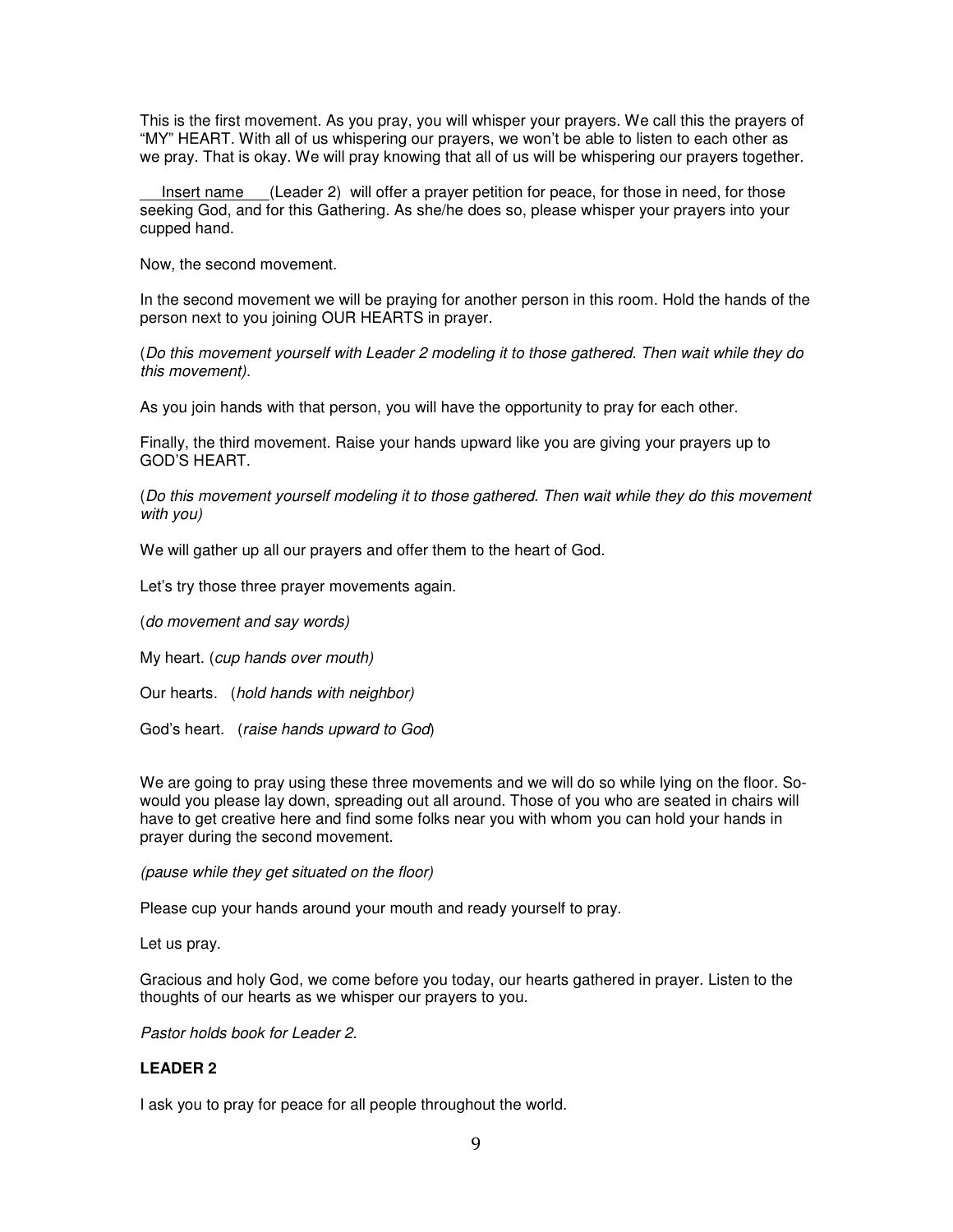Whisper your prayers to God.

(please give the community time to pray between each petition; eight seconds)

I ask you to pray for those in any need or trouble. Whisper your prayers to God.

I ask you to pray for all who seek God, or a deeper knowledge and faith. Whisper your prayers to God.

I ask you to pray for this Gathering that God would walk with us through all of our experiences and open our eyes to see Jesus revealed in the people all around us. Whisper your prayers to God.

Leader 2 holds book for Pastor.

# **PASTOR**

The second movement of our prayer together….. Our Hearts.

Would you please turn and hold hands with one of your neighbors?

Tell your neighbor something for which you need their prayer. Share this with each other and then pray for each other.

(when it seems appropriate to end)

The third movement of our prayer today….God's Heart.

Would you please raise your hands upward and outward and give your prayers to God as we pray together.

#### (Wait while they extend their arms upward.)

Holy God, ever present and moving among your people, draw us near to you that in place of division there may be peace. Your peace. We gather up all our prayers that have been whispered and shared and we offer them to you. Hear our prayers, gracious God, and renew us by your Spirit, that we may joyfully love and serve you and one another held in the wide embrace of your love.

My heart. Our hearts. God's heart.

Would you repeat after me?

My heart. (**My heart).** Our hearts. (**Our hearts)** God's heart. (**God's heart)**

Let the people say Amen!

## **PEOPLE**

**Amen.**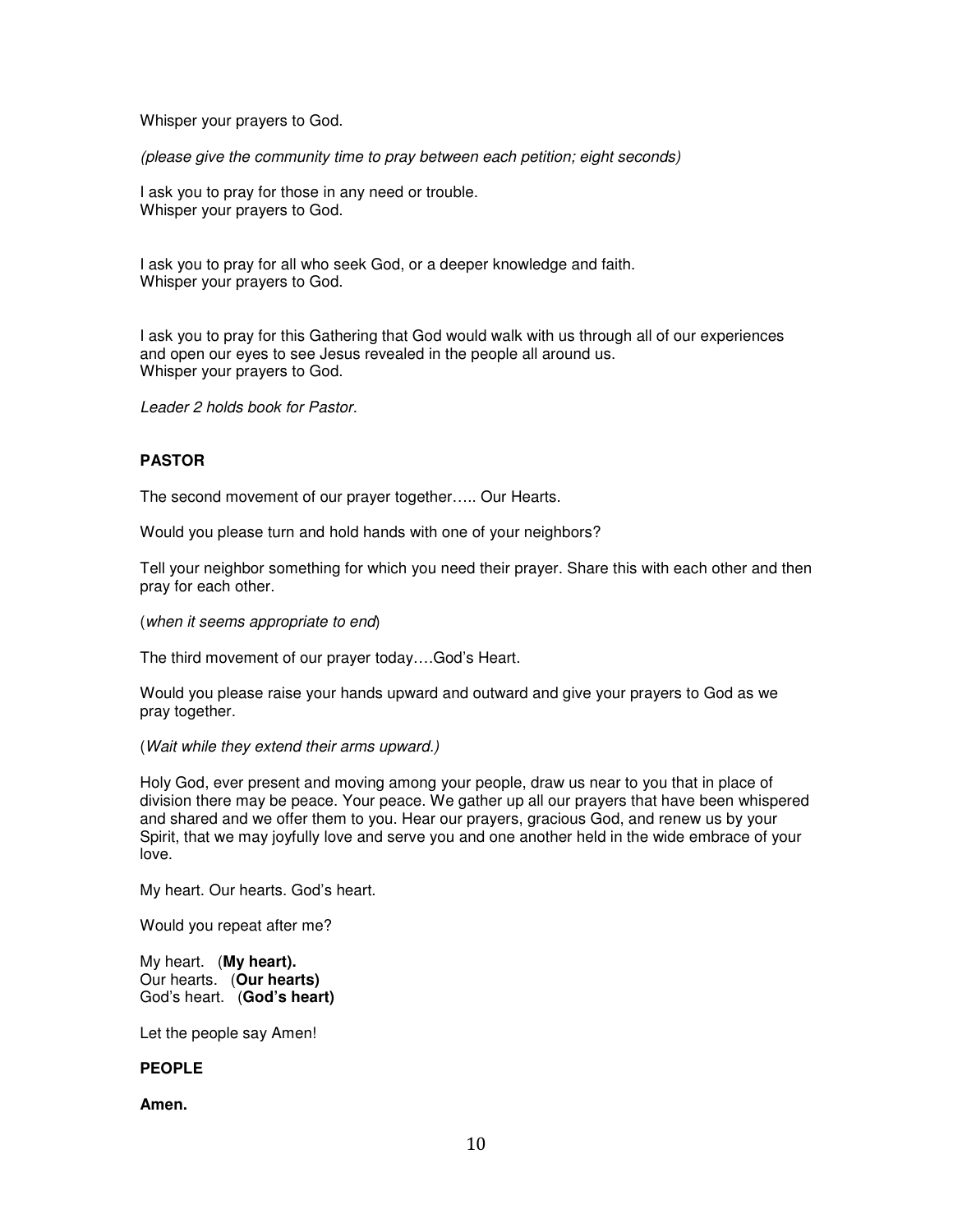Pastor and Leader 2 return to seats. Leader 3 and Bishop come forward.

# **READING**

## **LEADER 3**

A reading from Ephesians, chapter 2.

"Consequently, you are no longer foreigners and strangers, but fellow citizens with God's people and also members of his household."

Here ends the reading.

Leader 3 returns to seat.

## **REFLECTION BY BISHOP** (4 minutes max)

Below are some reflection ideas. The grounding text is Ephesians 2: 19.

- Because of Jesus' action we are now citizens with the saints. We have moved from stranger to being in the household of God. What does this mean for our homes, at church, in youth group, in the world?
- God has a name for you. You received it when you were baptized. Members of the household of God, disciples of the living God, you are marked by God, sealed with the cross of Christ.
- Being a citizen with the saints is both a great gift of grace and a great responsibility. We are charged with the task of delivering justice, serving others, caring for the needs of the world.

Pastor comes to mic. Bishop returns to seat.

## **MARKING RITUAL**

Pastor stands at one of the microphones. Small Group leaders begin to pass out markers to the people around them. Small group leaders will need to be prepared to gather up the markers and return them to their box.

## **PASTOR**

Indeed, you are fellow citizens with the saints. You have been marked by the cross of Christ forever!

As a sign of this claim, we are going to mark each other with a cross on the top of one of our hands.

As the small group leaders pass out the markers, please draw a cross on one of your neighbor's hands. As you do so, say these words to your neighbor: "You are marked by God and sealed with the cross of Christ!"

Pastor returns to seat and receives a mark. Bishop and Leader 2 move to altar area mics. Leader 2 may hold book for the Bishop